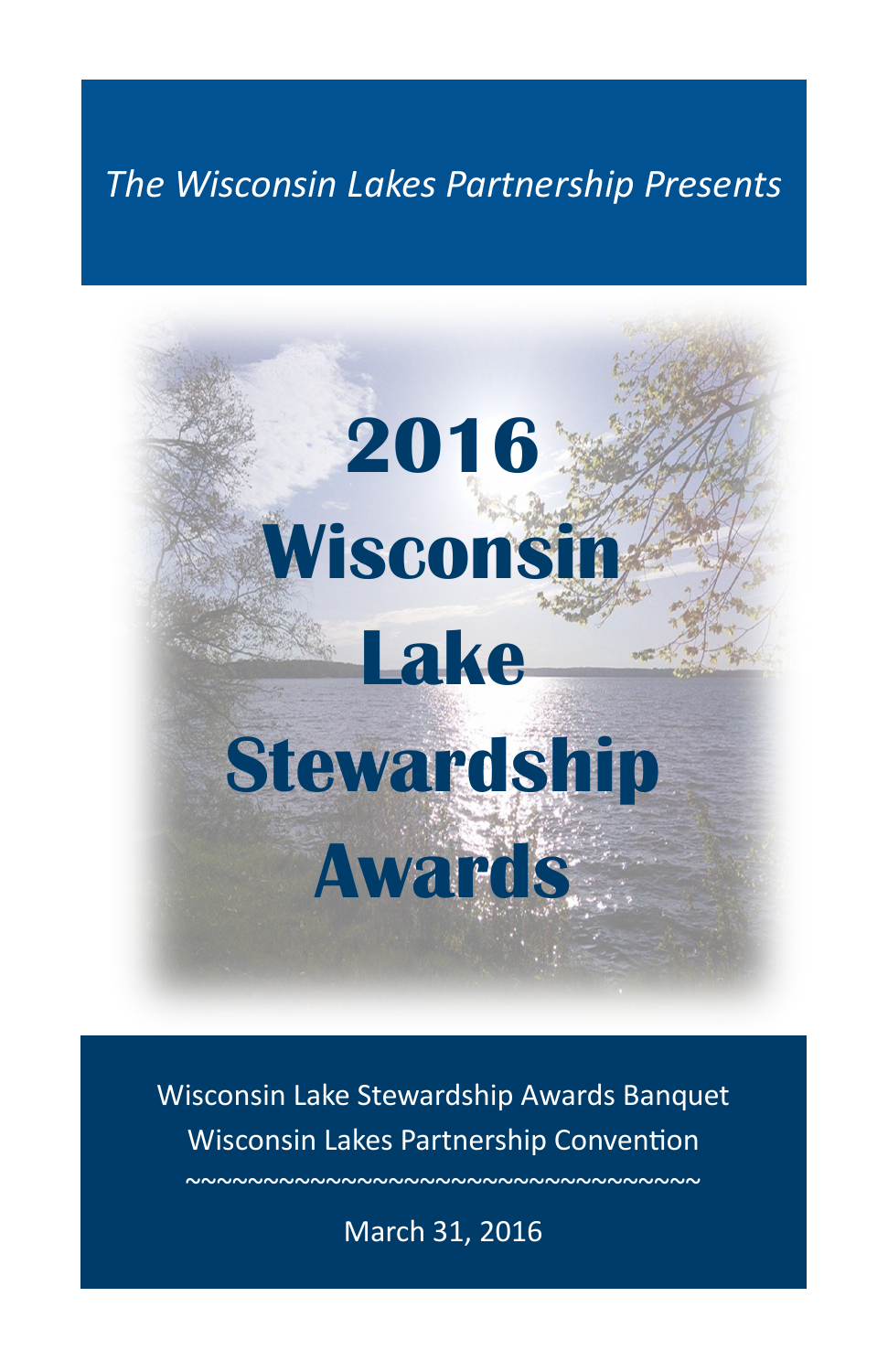## **Wisconsin Lake Stewardship Awards**

The Wisconsin Lakes Partnership presents these Stewardship Awards each year in celebration of the extraordinary volunteer and professional efforts made to protect and improve lakes in Wisconsin. The Stewardship Awards represent our best collective effort to honor and celebrate all the incredible work that goes into ensuring the future of our state's legacy of lakes.

## **2016 Award Nominees**

New nominees this year and from the previous two years are considered in each category. New nominees for 2016 are listed below in **bold**.

#### Citizen

**Fritz Funk Valerie Stabenow Ray Zuelke**  Joe Banick Mike Backus Bob Clarke Steve Fleming John Lyon Stuart Nelson Kathy Noel Gene Weyer Edmund "Sonny" Wreczycki

## Group Category

**Burnett County Lakes & Rivers Association Silver Lake PRD of Washington County**  Petenwell & Castle Rock Stewards (PACRS)

#### Public Service

**Susan Borman & Dorothy Semple Jennifer Filbert, WDNR John Skogerboe, USACE Bradley Steckart, Washington Co. Land Cons. Dept.**

*The Wisconsin Lakes Partnership thanks its Lead Sponsors of the Lakes Convention. Their donations helped defray costs for the Lake Stewardship Awards Banquet and Thursday night's Welcome*   $Reception.$ 

<u>Onterra</u> LLC Lake Management Planning



**CLEAN LAKES MIDWEST**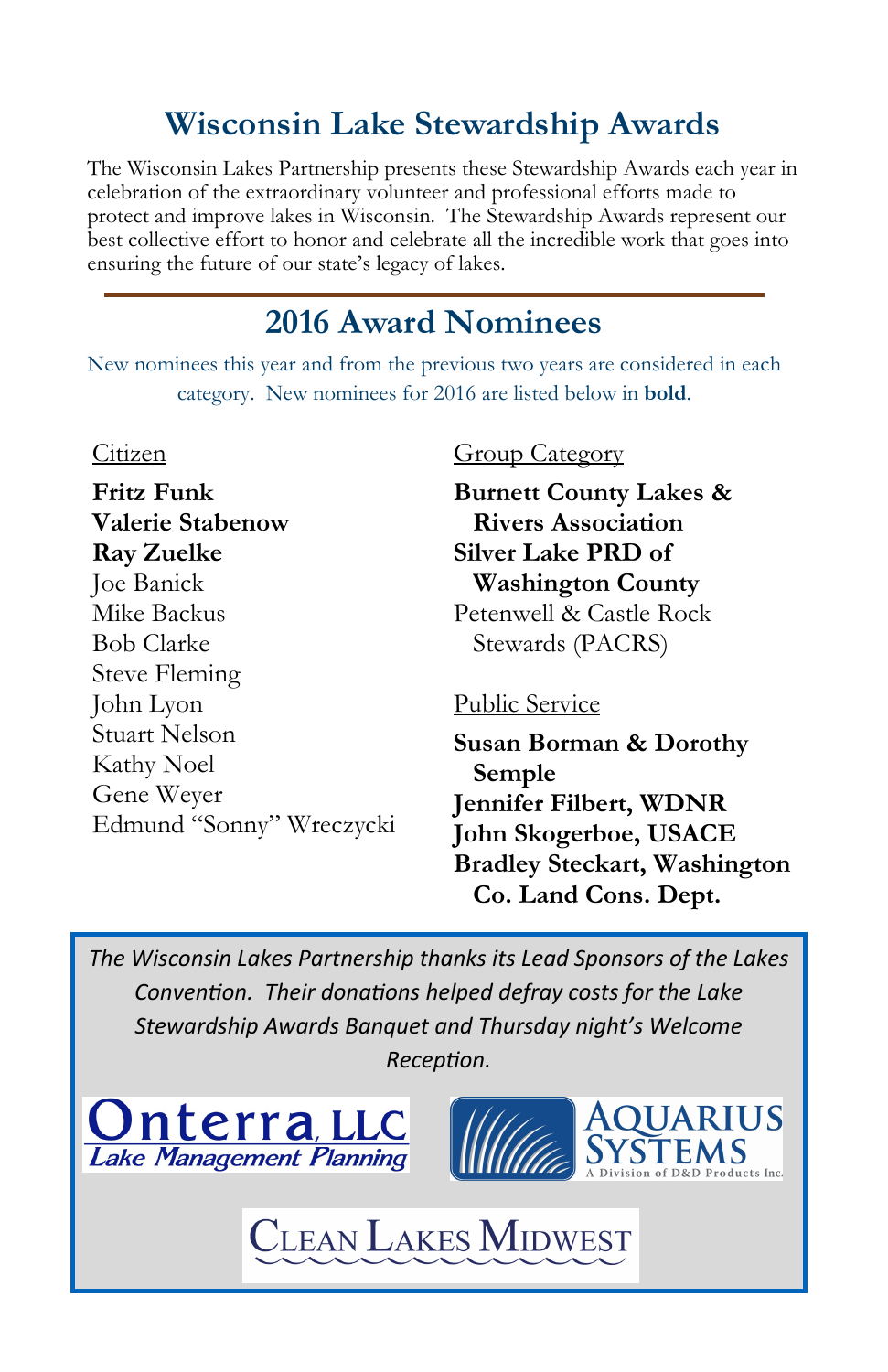## **2016 Wisconsin Lake Stewardship Award Winners**

## **Gene Weyer~ Citizen**

Manitowoc County's Gene Weyer is a true leader in efforts to protect and restore the lakes of the county. On the water and in meeting room, Gene's work with the Hartlaub Lake Association and as president of the Manitowoc County Lakes Association from 2010-2014 has energized and enthused others to become more involved with their lakes. After realizing data was missing from many lakes in the county due to lack of monitoring, he recruited and trained volunteers to monitor, and helped secure funding for their efforts. The work led to the discovery that some lakes in the county held a hybrid form of Eurasian Watermilfoil that was resistant to some treatments, so Gene led efforts to find a solution. In addition, he worked with the county government on lake classification, secured a portion of boat launch fees to go to AIS management efforts, and, on a personal level, purchased over 100 acres of cropland in order to manage it to reduce runoff to Hartlaub Lake. "He has a passion for the work he does," says one supporter, adding, "he challenges others to step up and is not afraid to get his hands dirty doing the heavy lifting."

#### **Burnett County Lakes & Rivers Association ~ Group**

For decades, BCLRA has been a leading force in protecting the waterways of Burnett County. From advocating for the county to adopt lakes classification as part of its shoreland zoning ordinance in 1988, to more recent efforts pioneering the research and use of social science principles in lake protection, the group's steadfast efforts make it an easy choice for a lake stewardship award. Notable accomplishments include sponsoring an initiative that led the county to be one of the first in Wisconsin to adopt an ordinance making it illegal to transport aquatic vegetation on boats and trailers. The group remains active in county government planning activities, helps new lake organizations form, keeps over 6,100 county waterfront property owners educated and aware of issues impacting the waters of Burnett County through BCLRA's successful Lakelines newsletter. Finally, the group was an instrumental part of the successful effort to create a shoreland protection incentive program that currently has 750 participants and protects 50 miles of shoreland.

*To see past Wisconsin Lake Stewardship Award winners and for more information about the awards, go to www.wisconsinlakes.org*